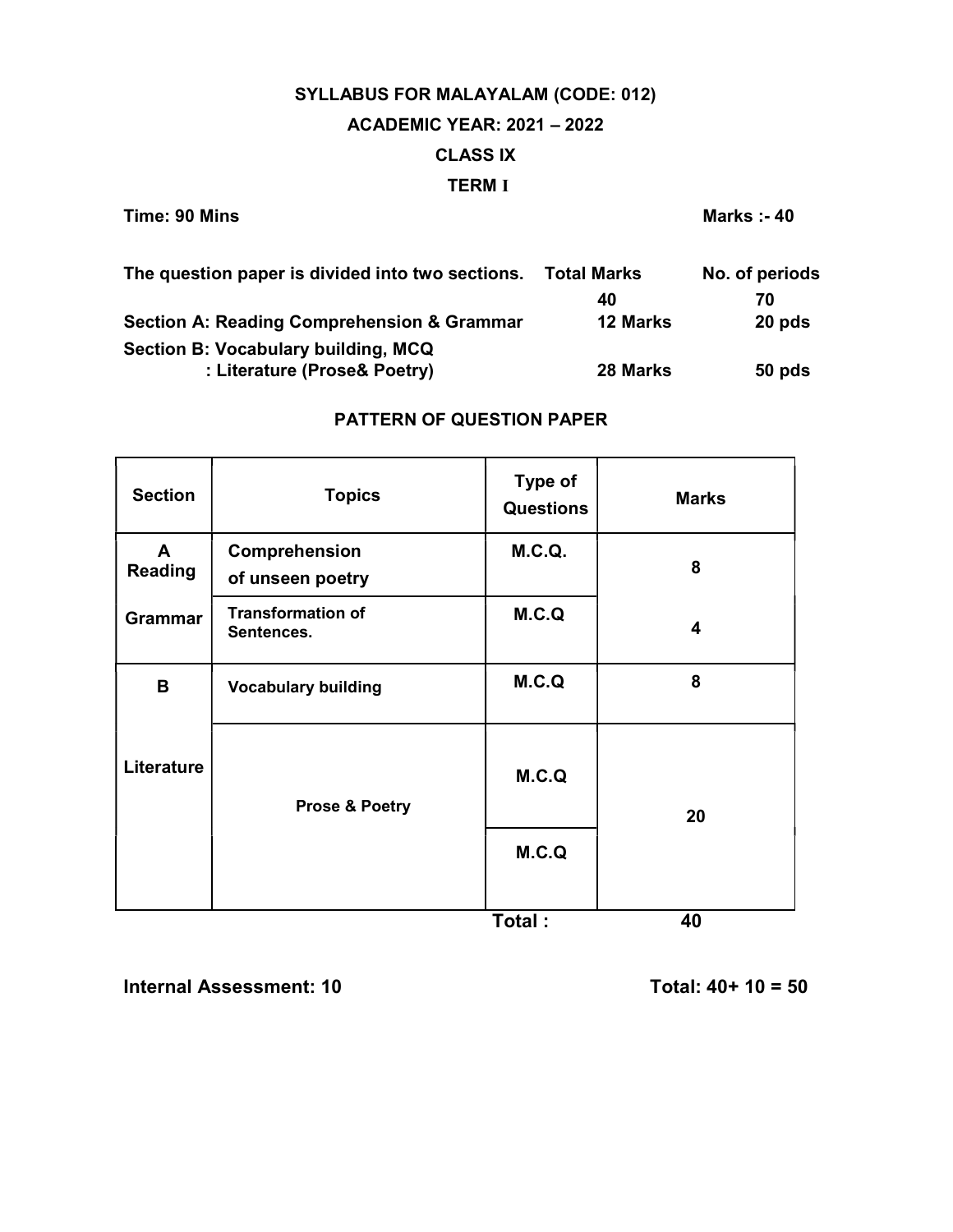# SYLLABUS FOR MALAYALAM (CODE: 012) ACADEMIC YEAR: 2021 - 2022 CLASS IX TERM I

| <b>Time:90 Mins</b>                                                                                                                                                                                                 |              | <b>Marks: -40</b>                 |
|---------------------------------------------------------------------------------------------------------------------------------------------------------------------------------------------------------------------|--------------|-----------------------------------|
|                                                                                                                                                                                                                     |              | Total Marks: 40 No. of Periods 70 |
| A. I. Reading Section:                                                                                                                                                                                              | 8 Marks      | $10$ pds                          |
| Reading Comprehension of an unseen poetry                                                                                                                                                                           |              |                                   |
| <b>II. Grammar Section:</b>                                                                                                                                                                                         | 4 Marks      | 10 pds                            |
| 1. Transformation of sentences (based on the textbook)<br>Active and Passive Voice, Affirmative and Negative sentences                                                                                              |              |                                   |
| (While giving the knowledge of formal grammar, emphasis should be laid on its functional<br>/ applied aspect so as to promote good understanding of the language and to promote<br>appropriate linguistics skills.) |              |                                   |
| <b>B. I. Vocabulary Building:</b>                                                                                                                                                                                   | 8 Marks      | $10$ pds                          |
| II. Literature Section -- Prose and Poetry:<br>PRESCRIBED BOOK: KERALA PADAVALI MALAYALAM AND ADISTHANAPADAVALI<br>MALAYALAM STD-IX EDITION 2019 Published by Department of Education, Govt. Of<br>Kerala (SCERT)   | 20 Marks     | 40 pds                            |
| <b>Prose: 02 Lessons</b>                                                                                                                                                                                            |              |                                   |
| 1. VELLACHATTATHINTE IDIMUZHAKKAM                                                                                                                                                                                   | -- ZACHARIA  |                                   |
| 2. RANDU TAXIKKAR                                                                                                                                                                                                   |              | -- NITHYA CHAITHANYA YATHI        |
| <b>Poetry: 02 Lessons</b>                                                                                                                                                                                           |              |                                   |
| 1. VISHWAM DEEPAMAYAM                                                                                                                                                                                               |              | ULLOOR S PARAMESWARA IYER         |
| 2. KAALAKAL                                                                                                                                                                                                         | P. BHASKARAN |                                   |

Internal Assessment: Pen paper tests, Projects, Subject enrichment activities. 10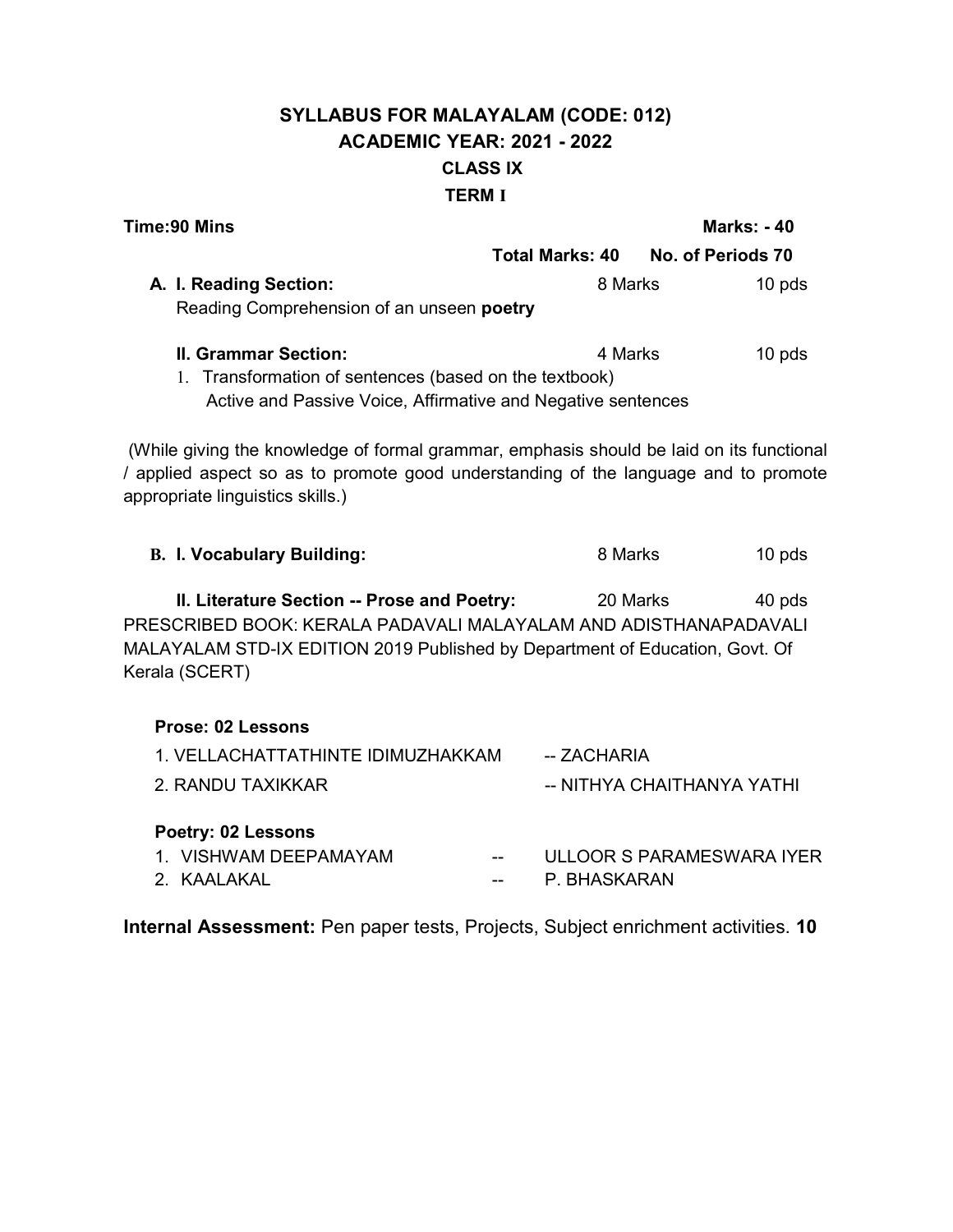# SYLLABUS FOR MALAYALAM (CODE: 012) ACADEMIC YEAR: 2021 – 2022 CLASS IX TERM II

Time:2 Hrs Marks :- 40

| The question paper is divided into two sections.      | <b>Total Marks</b> | No. of periods |
|-------------------------------------------------------|--------------------|----------------|
|                                                       | 40                 | 70             |
| <b>Section A:Grammar &amp; Composition</b>            | 22 Marks           | 30 pds         |
| Section B : Literature (Prose, Poetry& Non-detailed). | <b>18 Marks</b>    | 40 pds         |

## PATTERN OF QUESTION PAPER

| <b>Section</b>              | <b>Topics</b>                                                                         | Type of<br><b>Questions</b> | No. of<br><b>Questions</b> | Marks (No of<br>questions x<br>Marks) |    | <b>Total</b><br><b>Marks</b> |
|-----------------------------|---------------------------------------------------------------------------------------|-----------------------------|----------------------------|---------------------------------------|----|------------------------------|
| $\blacktriangle$<br>Grammar | <b>Transformation of</b><br>Sentences and<br>sentence making.                         | V.S.A.Q                     | $\overline{3}$             | $3x2=6$                               |    |                              |
| <b>Writing</b>              | <b>Essay writing</b><br>a)<br><b>Letter writing</b><br>b)<br>Report writing for<br>c) | L.A.Q<br>L.A.Q              | 1                          | $1X6=6$<br>$1X5=5$                    | 22 |                              |
|                             | Newspaper.<br>(Simple events/<br>incidents)                                           | L.A.Q                       | 1                          | $1X5=5$                               |    |                              |
| B                           | <b>Prose</b>                                                                          | S.A.Q                       | $\overline{2}$             | $2X3=6$                               |    | 40                           |
| Literature                  | <b>Poetry</b>                                                                         | S.A.Q                       | $\overline{2}$             | $2X3=6$                               | 18 |                              |
|                             | Non-detailed                                                                          | S.A.Q                       | $\overline{2}$             | $2X3=6$                               |    |                              |
| <b>TOTAL</b>                |                                                                                       |                             |                            |                                       | 40 | 40                           |

Internal Assessment:  $10$  Total:  $40+10=50$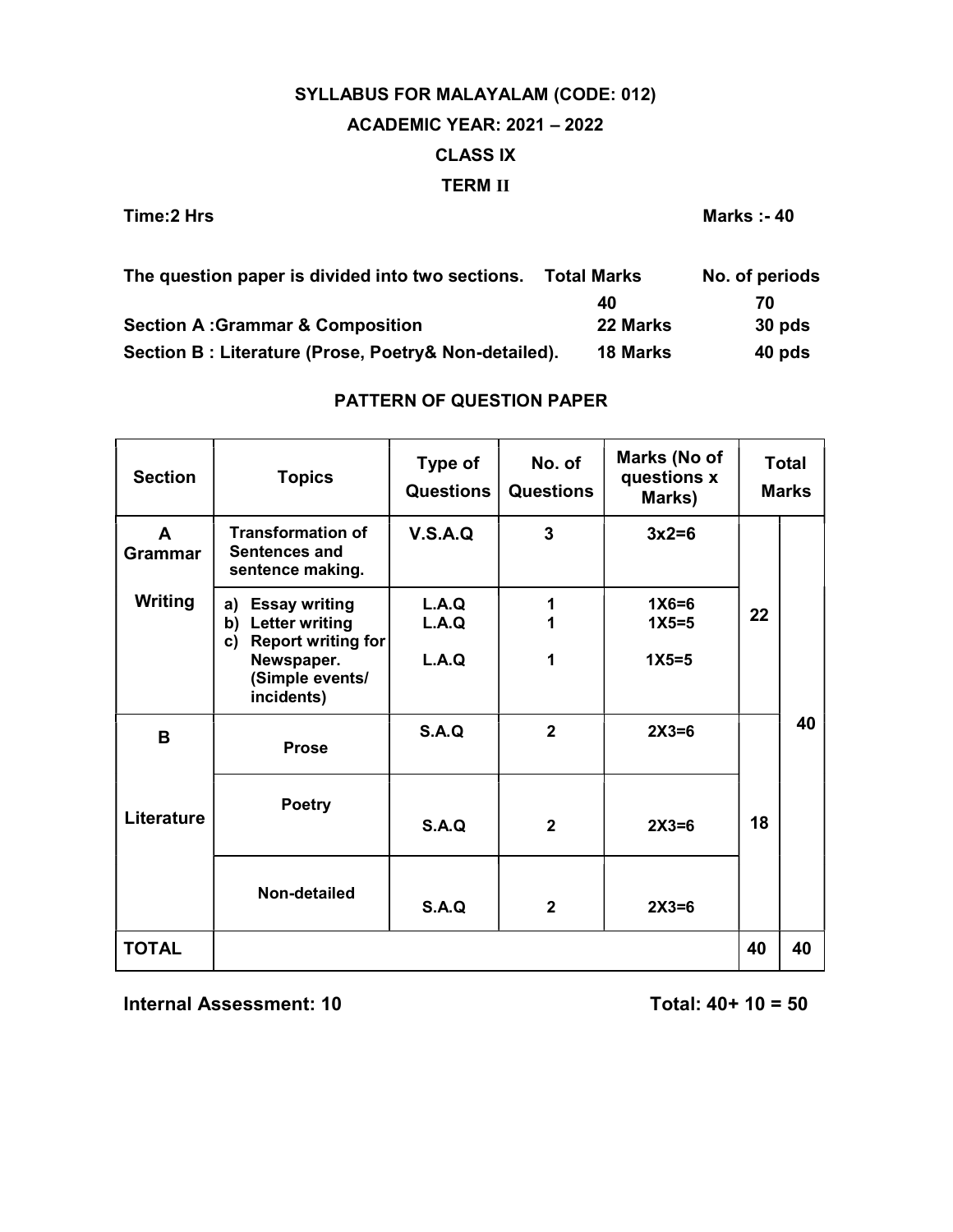# SYLLABUS FOR MALAYALAM (CODE: 012) ACADEMIC YEAR: 2021 - 2022 CLASS IX TERM II

A. I. Grammar Section: the control of the control of the control of the control of the control of the control o Transformation of sentences (based on the textbook) (Out of 07 Questions, 06 Questions should be attempted) (While giving the knowledge of formal grammar, emphasis should be laid on its functional / applied aspect so as to promote good understanding of the language and to promote appropriate linguistics skills.) II. Writing Section: 16 Marks 20 pds a. Essay Writing (topics related to social issues, family and school life) (Out of Two topics, one should be attempted) 6 Marks b. Letter writing (applications, letter to the editor of a Newspaper, Commercial Correspondence) 5 Marks

# B. Literature Section - Prose and Poetry: 30 pds PRESCRIBED BOOK: KERALA PADAVALI MALAYALAM AND ADISTHANAPADAVALI

MALAYALAM STD-IX EDITION 2019 Published by Department of Education, Govt. of Kerala (SCERT)

c. Reporting of simple events / incidents for Newspaper 5 Marks

i) S.A.Q Section 1: 03 Questions from Prose (2X3=6) (Annotations & Short questions, any 02 Question should be attempted) ii) S.A.Q Section 2: 03 Questions from Poem (2X3=6) (Annotations & Short questions, any 02 Questions should be attempted)

### Prose: 01 Lesson

1. AARBADATHIL NINNU LALITHYTHILEKKU -- M N VIJAYAN

### Poetry: 02 Lessons

| 1. AMBADIYILEKKU  | <b>COMPANY</b> | <b>CHERUSSERY</b>      |
|-------------------|----------------|------------------------|
| 2. ATHE PRARTHANA | $-1$           | EDASSERY GOVINDAN NAIR |

Non-detailed: Out of 03 Questions from the Textbook, 02 Questions should be attempted in 100 words each.  $(2x3=6)$  10 pds.

PRESCRIBED BOOK: THEJASWIYAYA VAGMI (Life history of Swami Vivekananda) First 9 chapters from non-detailed textbook. Written by Thulasi Kottukkal. Published by - H & C Publishing House, High Road Thrissur 660 001, Kerala.

Internal Assessment: Pen paper tests, Projects, Subject enrichment activities. 10

### Time:2 Hrs Marks: - 40

# Total Marks: 40 No. of Periods 70

Simple and Compound (Angavakyam and Angivakyam) sentences, Sentence making and Sentence correction.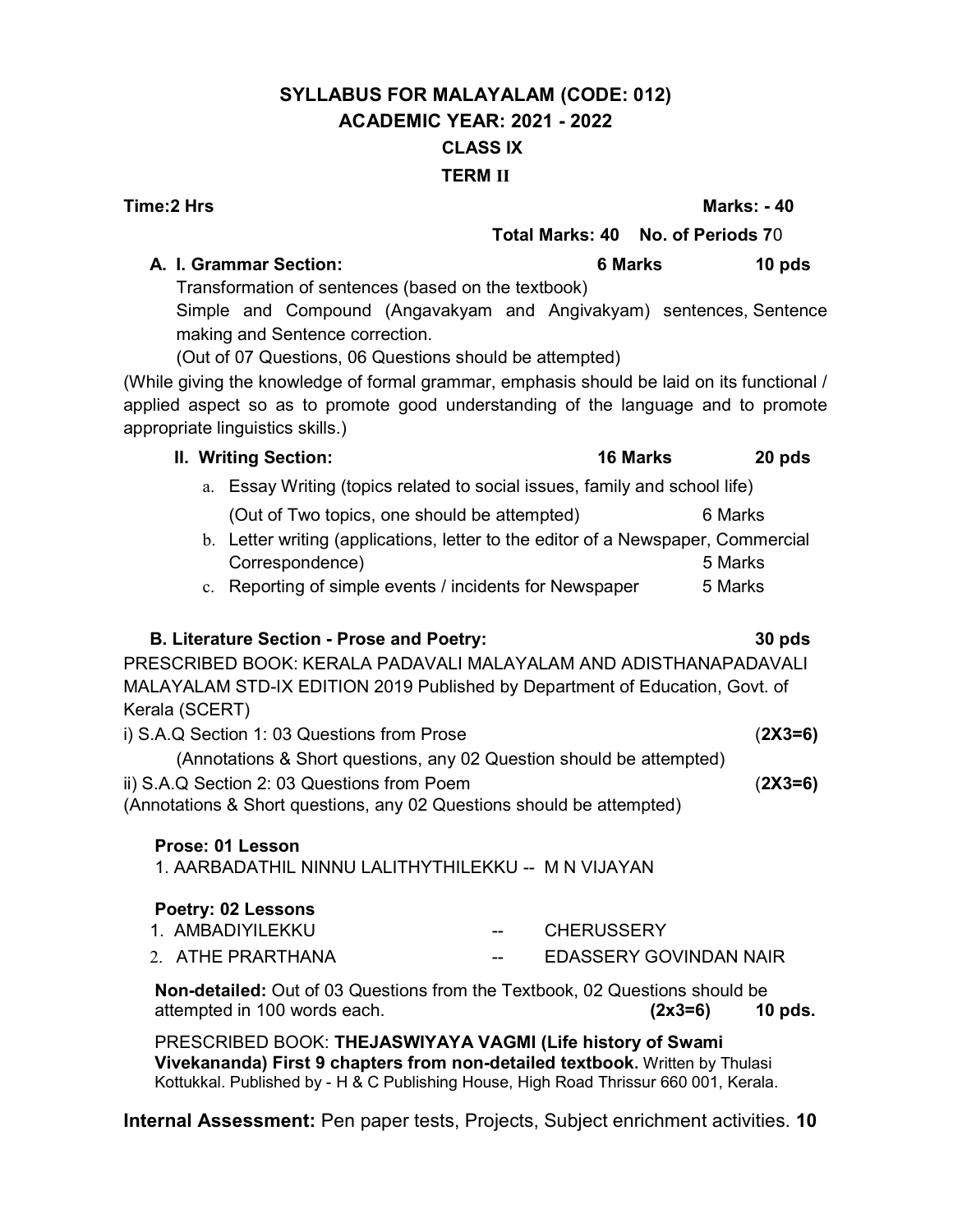# SYLLABUS FOR MALAYALAM (CODE: 012) ACADEMIC YEAR: 2021 – 2022 CLASS X TERM I

| Time: 90 Mins                                                       |                          | <b>Marks: -40</b>     |
|---------------------------------------------------------------------|--------------------------|-----------------------|
| The question paper is divided into two sections.                    | <b>Total Marks</b><br>40 | No. of periods.<br>70 |
| <b>Section A: Reading Comprehension &amp; Grammar</b>               | <b>12 Marks</b>          | 20 pds                |
| Section B: Vocabulary building, MCQ<br>: Literature (Prose& Poetry) | 28 Marks                 | 50 pds                |

### PATTERN OF QUESTION PAPER

| <b>Section</b>      | <b>Topics</b>                          | Type of<br><b>Questions</b> | <b>Total</b><br><b>Marks</b> |  |
|---------------------|----------------------------------------|-----------------------------|------------------------------|--|
| A<br><b>Reading</b> | Comprehension<br>of unseen prose       | <b>M.C.Q.</b>               |                              |  |
| <b>Grammar</b>      | <b>Transformation of</b><br>Sentences. | M.C.Q                       | 12                           |  |
| B                   | <b>Vocabulary building</b>             | M.C.Q                       | 8                            |  |
| Literature          | <b>Prose&amp;Poetry</b>                | M.C.Q                       | 20                           |  |
|                     |                                        | M.C.Q                       |                              |  |
|                     |                                        | $T$ otal $\cdot$            | ΛN                           |  |

Total : 40

Internal Assessment:  $10$  Total:  $40+10=50$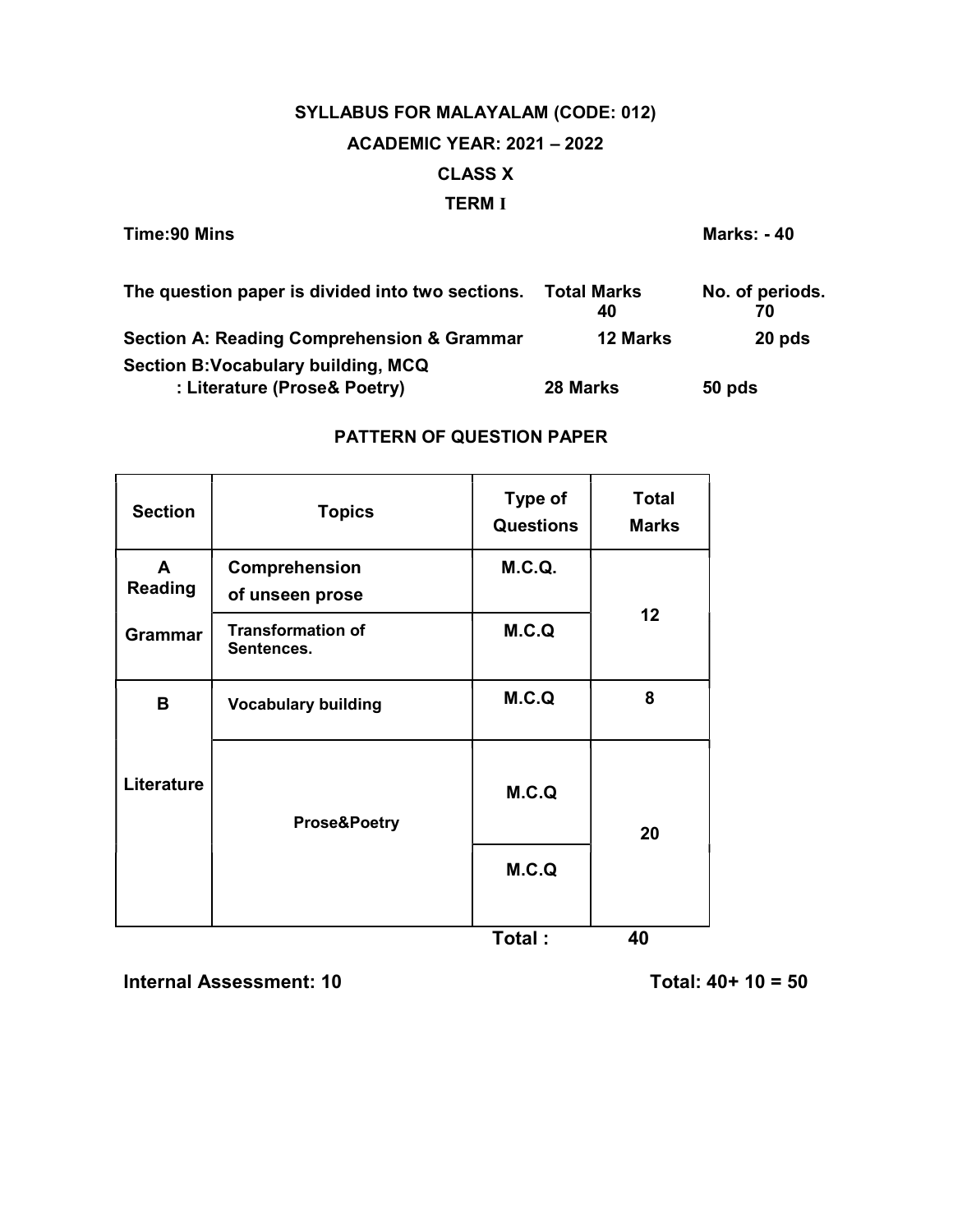# SYLLABUS FOR MALAYALAM (CODE: 012) ACADEMIC YEAR: 2021 - 2022 CLASS X TERM I

| <b>Time:90 Mins</b>                                                                                                                                                                                                                                                                                                                                                                                |                |                                      | <b>Marks: -40</b> |  |  |  |
|----------------------------------------------------------------------------------------------------------------------------------------------------------------------------------------------------------------------------------------------------------------------------------------------------------------------------------------------------------------------------------------------------|----------------|--------------------------------------|-------------------|--|--|--|
| The question paper is divided into two sections. Total Marks 40                                                                                                                                                                                                                                                                                                                                    | No. periods 70 |                                      |                   |  |  |  |
| <b>A I. Reading Section:</b>                                                                                                                                                                                                                                                                                                                                                                       |                | 8 Marks                              | 10 pds            |  |  |  |
| Reading Comprehension of an unseen prose                                                                                                                                                                                                                                                                                                                                                           |                |                                      |                   |  |  |  |
| <b>II. Grammar Section:</b><br>4 Marks<br>10 pds<br>2. Transformation of sentences (based on the textbook)<br>Active and Passive Voice, Affirmative and Negative sentences.<br>(While giving the knowledge of formal grammar, emphasis should be laid on its functional<br>/ applied aspect so as to promote good understanding of the language and to promote<br>appropriate linguistics skills.) |                |                                      |                   |  |  |  |
| <b>B</b> I. Vocabulary Building:                                                                                                                                                                                                                                                                                                                                                                   |                | 8 Marks                              | $10$ pds          |  |  |  |
| II. Literature Section -- Prose and Poetry:<br>40 pds<br>PRESCRIBED BOOKS: KERALA PADAVALI AND ADISTHANA PADAVALI MALAYALAM STD-X<br>EDITION 2019 Published by Department of Education, Govt. of Kerala (SCERT)                                                                                                                                                                                    |                |                                      |                   |  |  |  |
| Prose: 02 Lessons                                                                                                                                                                                                                                                                                                                                                                                  |                |                                      |                   |  |  |  |
| 1. KADALTHEERATH<br>2. PANAYAM                                                                                                                                                                                                                                                                                                                                                                     |                | O.V. VIJAYAN<br>E. SANTHOSH KUMAR    |                   |  |  |  |
| <b>Poetry: 02 Lessons</b>                                                                                                                                                                                                                                                                                                                                                                          |                |                                      |                   |  |  |  |
| 1. LAKSHMANASANTHVANAM<br>2. PRIYADARSHANAM                                                                                                                                                                                                                                                                                                                                                        |                | <b>EZHUTHACHAN</b><br>N. KUMARANASAN |                   |  |  |  |

Internal Assessment: Pen paper tests, Projects, Subject enrichment activities. 10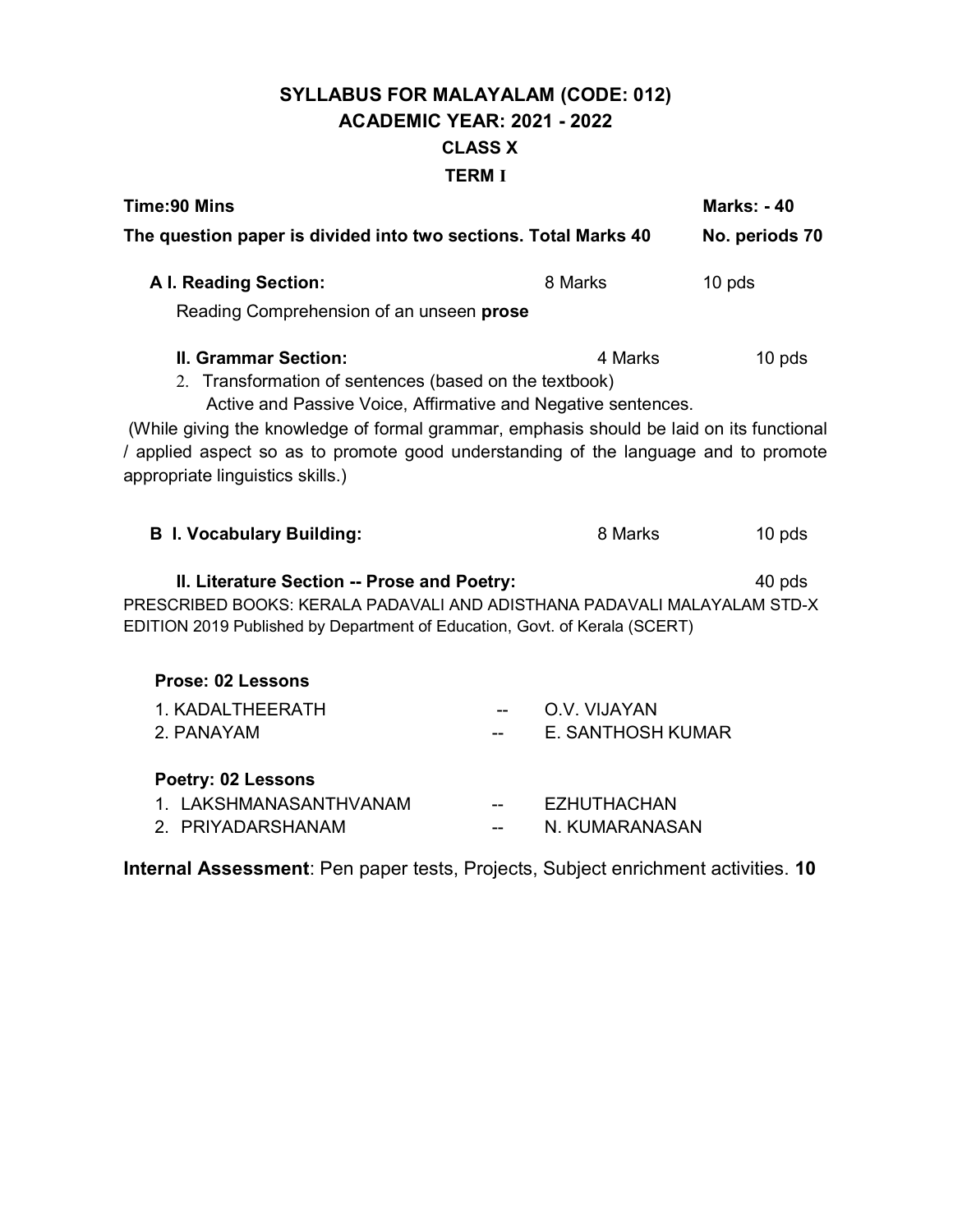# SYLLABUS FOR MALAYALAM (CODE: 012) ACADEMIC YEAR: 2021 – 2022 CLASS X TERM II

| Time: 2 Hrs                                          |                                   | <b>Marks: -40</b> |
|------------------------------------------------------|-----------------------------------|-------------------|
| The question paper is divided into two sections.     | <b>Total Marks No. of periods</b> |                   |
|                                                      | 40                                | 70                |
| <b>Section A:Grammar&amp; Composition</b>            | 22 Marks                          | $30$ pds          |
| Section B: Literature (Prose, Poetry& Non-detailed). | <b>18 Marks</b>                   | 40 pds            |

### PATTERN OF QUESTION PAPER

| <b>Section</b>      | <b>Topics</b>                                                                         | Type of<br><b>Questions</b> | No. of<br><b>Questions</b> | <b>Marks (Noof</b><br>questions x<br>Marks) |    | <b>Total</b><br><b>Marks</b> |
|---------------------|---------------------------------------------------------------------------------------|-----------------------------|----------------------------|---------------------------------------------|----|------------------------------|
| A<br><b>Grammar</b> | <b>Transformation of</b><br>Sentences and<br>sentence making.                         | V.S.A.Q                     | 3                          | $3x2=6$                                     |    |                              |
| <b>Writing</b>      | <b>Essay writing</b><br>d)<br><b>Letter writing</b><br>e)<br>Report writing for<br>f) | L.A.Q<br>L.A.Q              | 1                          | $1X6=6$<br>$1X5=5$                          | 22 |                              |
|                     | Newspaper.<br>(Simple events/<br>incidents)                                           | <b>L.A. Q</b>               | 1                          | $1X5=5$                                     |    |                              |
| B                   | <b>Prose</b>                                                                          | S.A.Q                       | $\overline{2}$             | $2X3=6$                                     |    | 40                           |
| Literature          | <b>Poetry</b>                                                                         | S.A.Q                       | $\overline{2}$             | $2X3=6$                                     | 18 |                              |
|                     | <b>Non-detailed</b>                                                                   | S.A.Q                       | $\mathbf{2}$               | $2X3=6$                                     |    |                              |
| <b>TOTAL</b>        |                                                                                       |                             |                            |                                             | 40 | 40                           |

Internal Assessment:  $10$  Total:  $40+10=50$